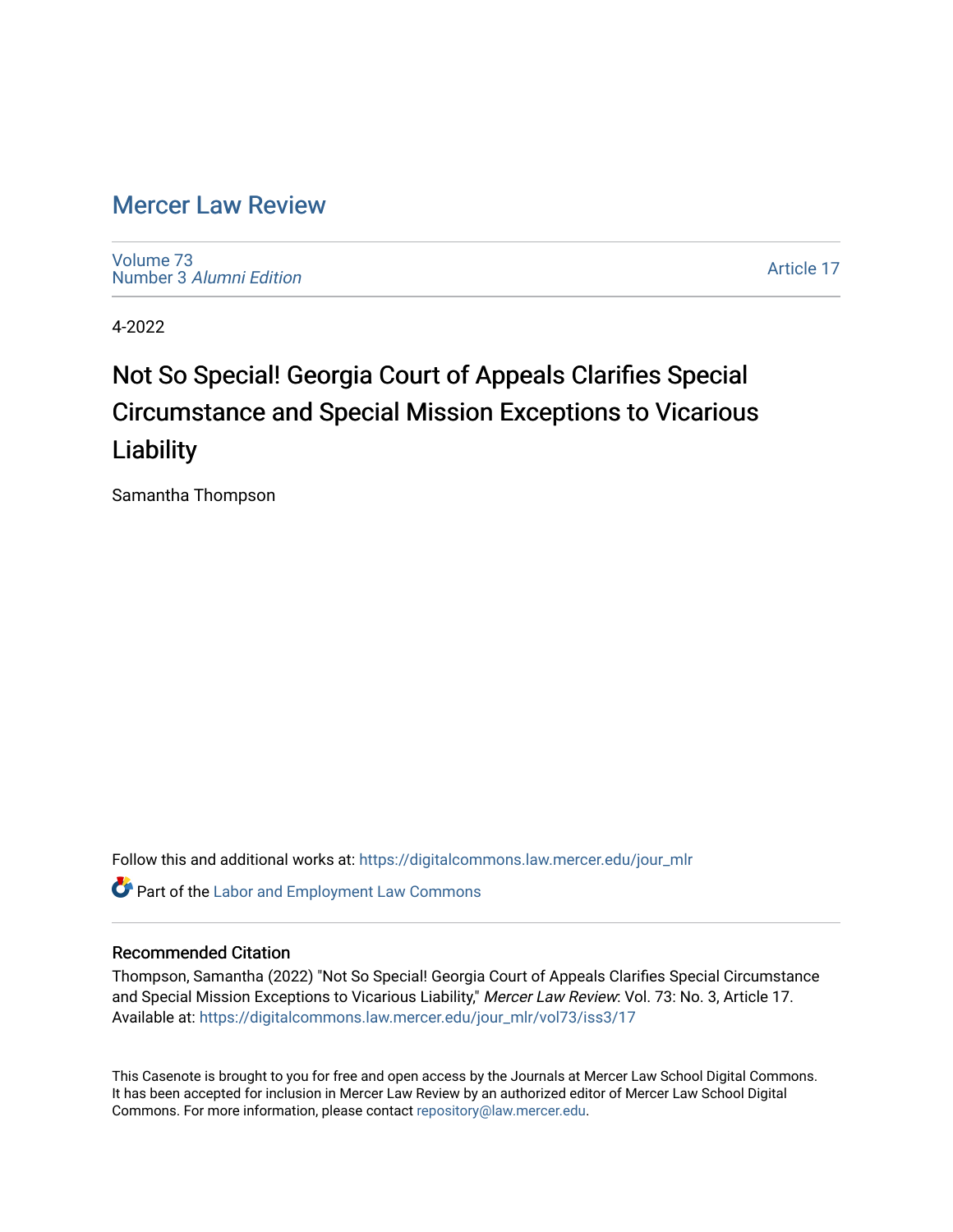# **Not So Special! Georgia Court of Appeals Clarifies Special Circumstance and Special Mission Exceptions to Vicarious Liability**

### **Samantha Thompson\***

#### I. INTRODUCTION

The ever-increasing mobility of today's workforce threatens employers with a risk of vicarious liability for injuries arising from their employees' driving under the doctrine of *respondeat superior*.1 Although common law protects employers from liability for injuries arising from an employee's commute to or from work,2 the special circumstance exception and the special mission exception can create vicarious

1059

<sup>\*</sup>First, all praise and honor be to God for this opportunity. My sincere thanks to Professor Stephen Johnson for his time and thoughtful feedback as my faculty advisor. I would also like to thank my parents, Lynn and Freddy Thompson, whose unyielding love and support catapulted me on this law school journey; my fiancé, Jordan Lipp, whose love and consistent encouragement inspire me; and the family, friends, and mentors who spur me on.

<sup>1.</sup> The doctrine of *respondeat superior* holds "an employer or principal liable for the employee's or agent's wrongful acts committed within the scope of the employment or agency." *Respondeat Superior*, BLACK'S LAW DICTIONARY (11th ed. 2019). In Georgia, "to hold a master [vicariously] liable for a tort committed by his servant, it must appear that *at the time of the injury* the servant was engaged in the master's business and not upon some private and personal matter of his own; that is, the injury must have [been] inflicted in the course [and scope] of the servant's employment." Clo White Co. v. Lattimore, 263 Ga. App. 839, 840, 590 S.E.2d 381, 382 (2003).

<sup>2.</sup> "As a general rule, a servant [] going to and from his work in an automobile acts only for his own purposes and not for those of his employer, and consequently the employer is not to be held liable for an injury occasioned while the servant is en route to or from his work." Jones v. Aldrich, Co., 188 Ga. App. 581, 583, 373 S.E.2d 649, 650 (1988).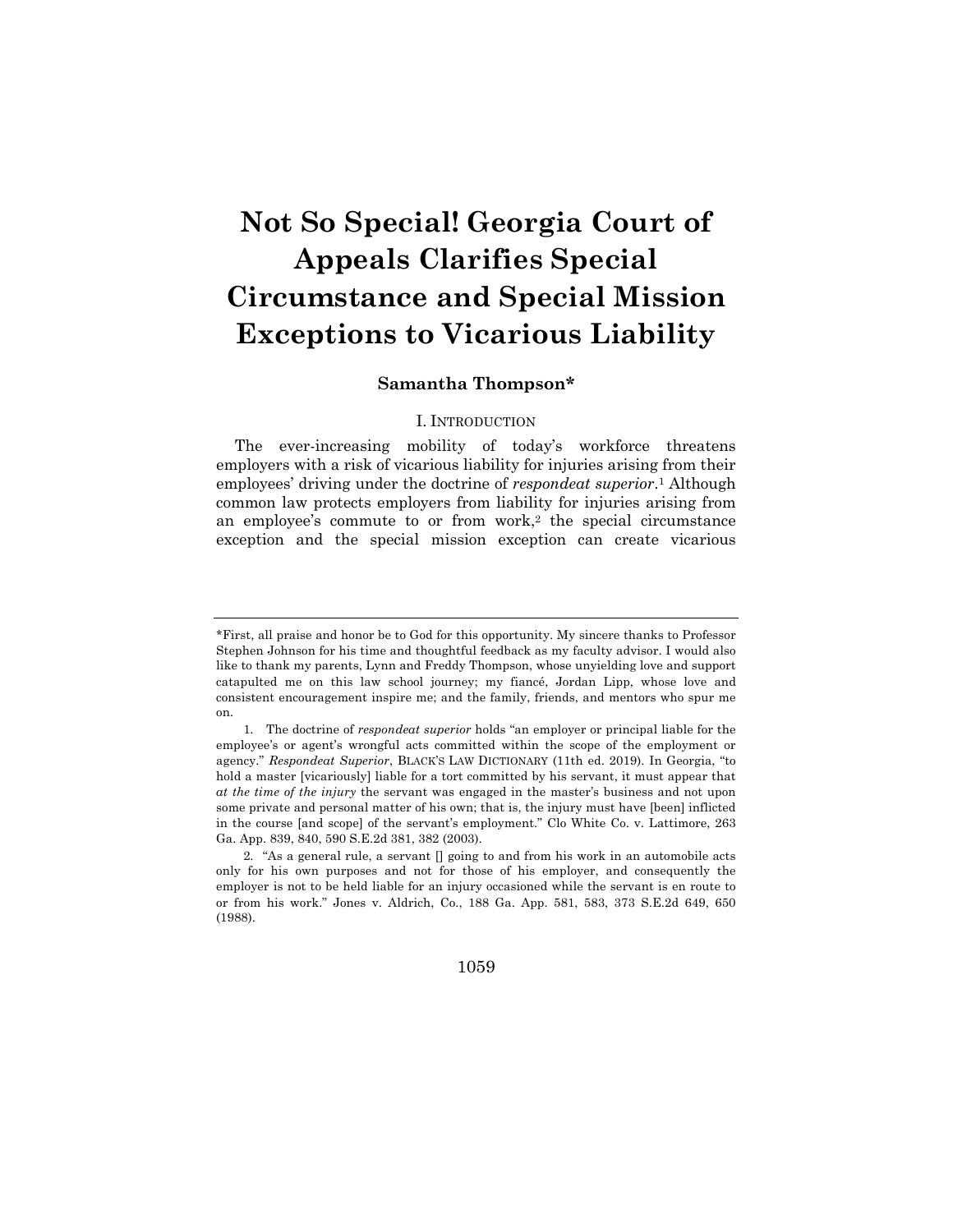liability for a Georgia employer.3 These exceptions bring an employee's commute within the scope of employment when an employee acts under a special circumstance or in furtherance of a special mission at the time of an automobile accident; this creates vicarious liability for employers. In *DMAC81, LLC v. Nguyen*,<sup>4</sup> the Georgia Court of Appeals clarified when a special circumstance or special mission creates vicarious liability for employers.

#### II. FACTUAL BACKGROUND

Gary Cummings (Cummings) was commuting to work one morning when he lost control of his vehicle and crashed into another car, killing two individuals.5 Cummings was employed by McAlister's Deli (McAlister's) in Macon, Georgia, where he worked on the grill line and assisted with catering deliveries as needed.6 If Cummings was scheduled to assist with catering, he would arrive at work early to prepare the grill line before making deliveries. Cummings was paid hourly after clocking in each day, required a general manager's permission to come in early, and received a cash payout to cover the cost of gas when he assisted with deliveries.7 Although Cummings was occasionally called in to assist on his day off, DMAC81, LLC (DMAC), the owner of the Macon McAlister's location, did not have a policy which disciplined employees for refusing to assist on their days off.8

On the morning of the accident, Cummings was scheduled to begin his regular shift at 10:00 a.m. However, the general manager called at 8:00 a.m. to ask Cummings to make a catering delivery.9 Although Macon was under a state of emergency due to inclement weather,  $10$ 

6*. DMAC81, LLC*, 358 Ga. App. at 170, 853 S.E.2d at 402; Nguyen v. Cummings, No. 2018-CV-69059, 2020 WL 8968730, at \*1 (Apr. 3, 2020).

10. Governor Nathan Deal issued a state of emergency for 83 counties, including Macon, due to winter weather and snow. Severe Weather Team 2, *WINTER WEATHER: Governor Declares State of Emergency for 83 Georgia Counties*, WSB-TV Atlanta 2 (Jan.

<sup>3.</sup> Vicarious liability refers to the "[l]iability that a supervisory party (such as an employer) bears for the actionable conduct of a subordinate or associate (such as an employee) based on the relationship between the two parties." *Vicarious Liability*, BLACK'S LAW DICTIONARY (11th ed. 2019).

<sup>4.</sup> 358 Ga. App. 170, 170, 853 S.E.2d 400, 402 (2021).

<sup>5.</sup> Mr. Minh Nguyen was a passenger in the vehicle owned and operated by his brother-in-law Thanh Nguyen at the time of the automobile accident. Both brothers-in-law were killed in the accident. Br. of Appellee at 3–4, *DMAC81, LLC v. Hong Hoa T. Nguyen*, 358 Ga. App. 170, 853 S.E.2d 400 (2021) (No. A20A1991).

<sup>7.</sup> 358 Ga. App. at 170, 853 S.E.2d at 402–03.

<sup>8</sup>*. Cummings*, 2020 WL 8968730, at \*2.

<sup>9</sup>*. DMAC81, LLC*, 358 Ga. App. at 170, 853 S.E.2d at 403.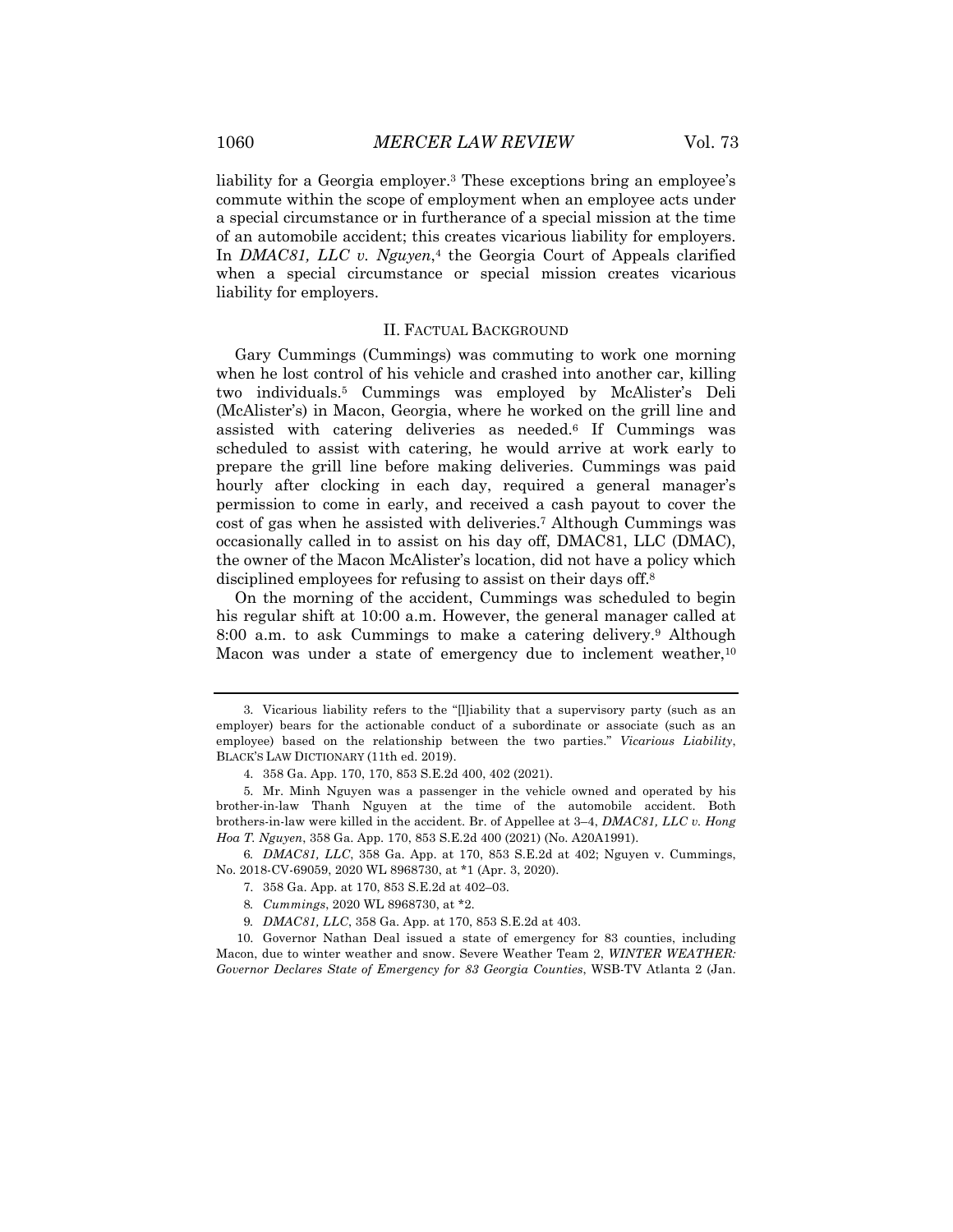Cummings felt he could not deny this request. Cummings agreed to make the delivery and began his morning commute a little early to prepare the grill line.11 Cummings sped and drove in the center lane, a few minutes from work, when he lost control of his vehicle and tragically killed two individuals parked in an emergency lane.12 A blood test revealed marijuana and pain medication in Cummings's system at the time of the accident.13

The estate of Mr. Nguyen initiated a wrongful death suit in Bibb County Superior Court against both Cummings and his employer, DMAC.14 Specifically, the plaintiff alleged DMAC was liable for negligent hiring and retention of Cummings, and vicariously liable for Cummings's negligent conduct under the doctrine of *respondeat superior*.15 DMAC argued that common law rule immunizes employers from liability when injuries arise during an employee's regular commute to work.16

DMAC moved for summary judgment alleging: the special circumstance exception to the common law rule did not create vicarious liability; the special mission exception also did not apply; and DMAC was not negligent in its hiring and retention practices.<sup>17</sup> The trial court agreed that no special circumstance created vicarious liability. However, the trial court found that a dispute of fact existed as to whether the special mission exception applied; thus, it denied DMAC's motions for summary judgment relating to the special mission exception and the alleged negligent hiring and retention practices.18 On interlocutory appeal,19 the court of appeals considered DMAC's three

13*. DMAC81, LLC*, 358 Ga. App. at 171, 853 S.E.2d at 403.

14*. Cummings*, 2020 WL 8968730, at \*1; *DMAC81, LLC*, 358 Ga. App. at 170, 853 S.E.2d at 402.

15*. DMAC81, LLC*, 358 Ga. App. at 170, 853 S.E.2d at 402.

16. Resp. Br. Cross-Appellee at 7–8, *Hong Hoa T. Nguyen v. DMAC81*, 358 Ga. App. 170, 853 S.E.2d 400 (2020) (No. A20A1992).

17. Def. Reply Br. at 2–3, *Nguyen v. Cummings*, 2020 WL 8968730 (Apr. 3, 2020) (No. 2018-CV-69059).

18*. Nguyen*, 2020 WL 8968730, at \*2–3.

19. An interlocutory appeal is an appeal that occurs before the trial court's final ruling on the entire case. O.C.G.A. § 5-6-34 (2021). *Interlocutory Appeal*, BLACK'S LAW DICTIONARY (11th ed. 2019). The standard of review on appeal from a trial court's grant or denial of summary judgment is *de novo*. The facts and inferences drawn from them are construed in a light most favorable to the nonmoving party. Centurion Indus., Inc. v. Naville-Saeger, 352 Ga. App. 342, 343, 834 S.E.2d 875, 877 (2019).

<sup>17, 2018)</sup> https://www.wsbtv.com/news/local/snow-possible-across-north-georgia-metroatlanta-today/684359723/.

<sup>11</sup>*. DMAC81, LLC*, 358 Ga. App. at 170–71, 853 S.E.2d at 403.

<sup>12</sup>*. Id.* at 171, 853 S.E.2d at 403; *Cummings*, 2020 WL 8968730, at \*1.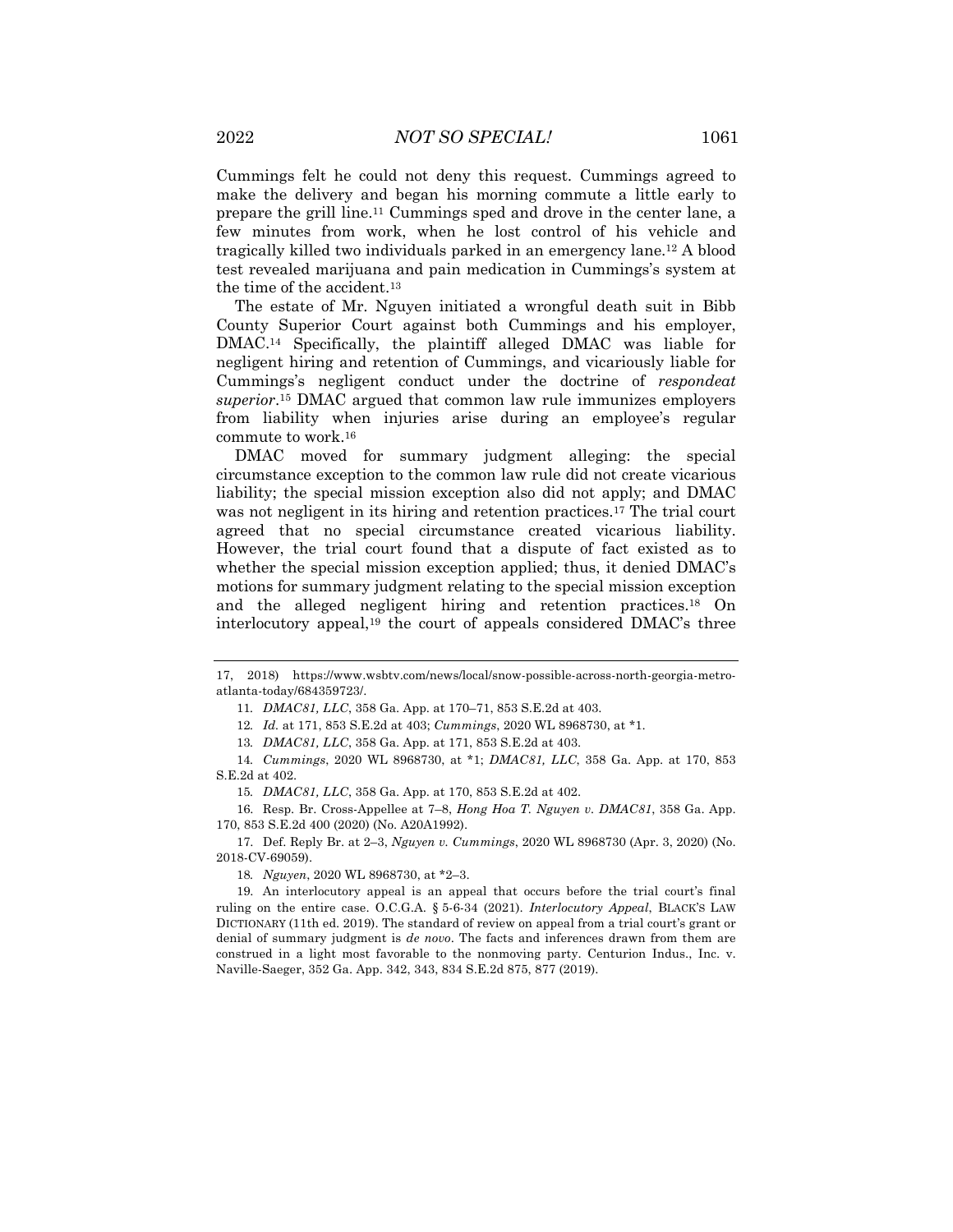motions and affirmed the trial court's decision in part and reversed the decision in part. Ultimately, the court of appeals determined that DMAC was not liable under the doctrine of *respondeat superior* and granted each of DMAC's motions for summary judgment.20

#### III. LEGAL BACKGROUND

Employers can be held liable for torts committed by their employees under the doctrine of *respondeat superior*. This common law doctrine creates vicarious liability when two elements are satisfied: (1) an employee causes injury to another; (2) while acting in furtherance of the employer's business and within the scope of their employment.<sup>21</sup> An employer can be vicariously liable if an injury arises at the time and in the scope of an employee's service to the employer, regardless of whether the employer intended the tortious conduct to result.<sup>22</sup> The Georgia General Assembly codified this doctrine to create liability when torts are committed by the employer's command or in the prosecution<sup>23</sup> and within the scope of the employer's business.24

The test for vicarious liability turns on whether an employee is serving its employer at the time of injury.25 For vicarious liability to result, a tort must occur while an employee is accomplishing the ends of employment.26 If an employee exercises their independent business and is not subject to their employer's immediate control at the time of injury, employers are generally not vicariously liable.<sup>27</sup> An employer is

23. An employee is in prosecution of the employer's business when they are "at the time engaged in serving the master." *Id.*

24. O.C.G.A. § 51-2-2 (2021). "Every person shall be liable for torts committed by his wife, his child, or his servant by his command or in the prosecution and within the scope of his business, whether the same are committed by negligence or voluntarily." *Id.*

25. Hargett's Tel. Contractors, Inc. v. McKeehan, 228 Ga. App. 168, 169, 491 S.E.2d 391, 393 (1997) ("The test is not that the act of the servant was done during the existence of the employment, but whether the servant was . . . serving the master."). *Id.*

26. Gassaway v. Precon Corp., 280 Ga. App. 351, 353, 634 S.E.2d 153, 155–56 (2006).

27. The employee's conduct must be connected with the scope of employment for an employer to be vicariously liable for the resulting injuries. Chorey, Taylor, and Feil, P.C. v. Clark, 273 Ga. 143, 144–45, 539 S.E.2d 139, 140–41 (2000) (holding employer was not liable when employee committed tort out of reasons disconnected from employment).

<sup>20</sup>*. DMAC81, LLC*, 358 Ga. App. at 174–77, 853 S.E.2d at 405–07.

<sup>21.</sup> Littlefield Constr. Co. v. Bozeman, 314 Ga. App. 601, 603, 725 S.E.2d 333, 335 (2012).

<sup>22.</sup> Jones v. Aldrich Co., 188 Ga. App. 581, 582, 373 S.E.2d 649, 650 (1988). "A master rarely commands a servant to be negligent, or employs him with the expectation that he will commit a negligent or willful tort; but if the act is done in the prosecution of the master's business . . . the latter will be liable." *Id.*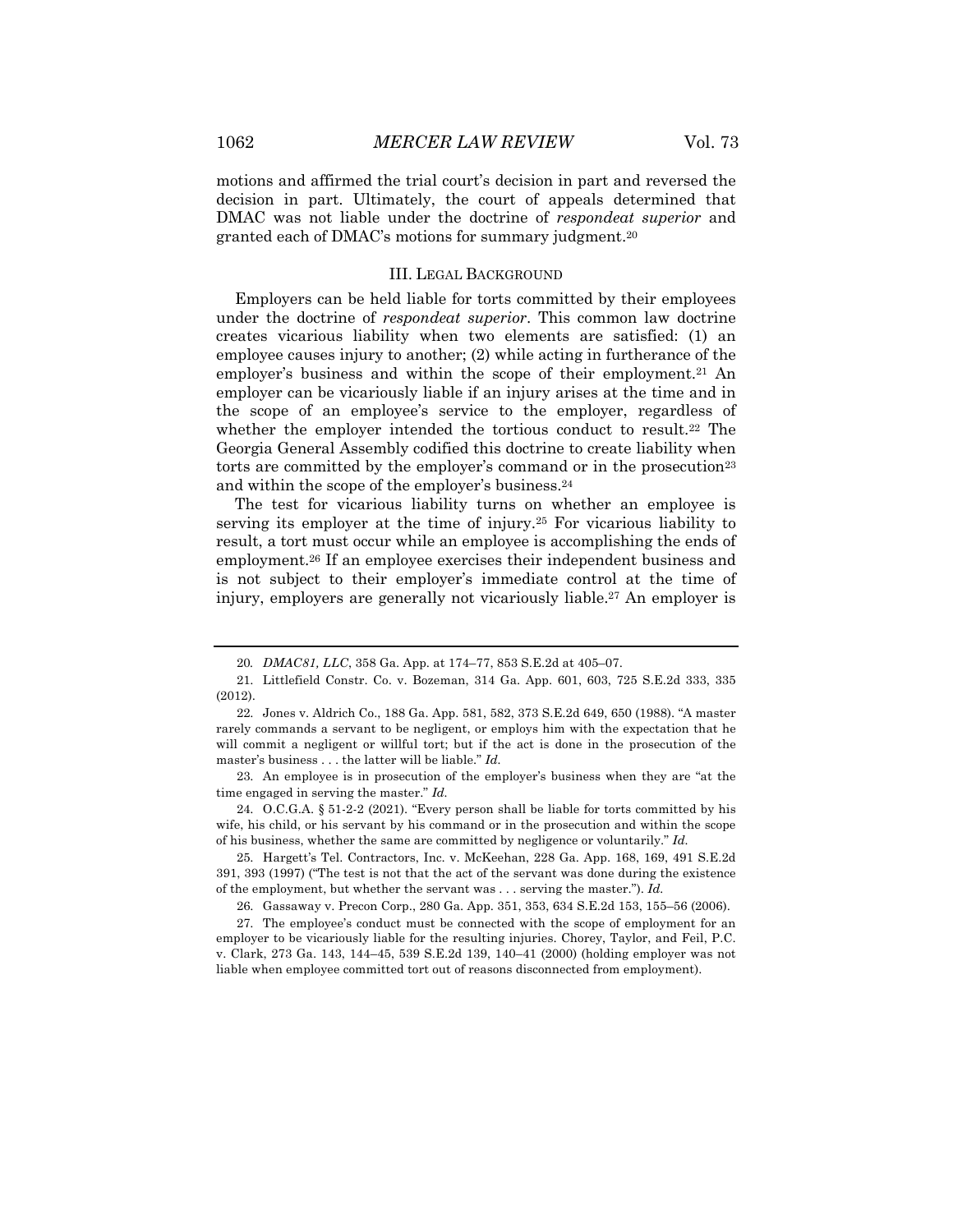not vicariously liable if an employee is engaged in a purely personal mission at the time of injury.28

An employer generally will not be liable for an automobile accident that occurs during an employee's commute to or from work.29 For example, in *Gassaway v. Precon Corporation*, <sup>30</sup> an employee caused an automobile accident while commuting back to a job site after taking a lunch break. The employee was found to be on a "purely personal mission" and not acting within the scope of employment.31 Specifically, at the time of injury, the employee ran a personal errand, not for the benefit of his employer; did not act in obligation to his employer; did not operate under his employer's direction; and received the primary benefits of his conduct. <sup>32</sup> However, there are exceptions to this general rule. <sup>33</sup> If a commuting employee acts under a special circumstance or in furtherance of a special mission at the time of an automobile accident, vicarious liability can be created by the special circumstance exception or the special mission exception.34

#### *A. Special Circumstances Exception*

Although an employee acts for their own purpose when commuting to or from work, <sup>35</sup> a special circumstance can arise during the employee's commute which brings the commute within the scope of employment.36 A special circumstance can arise during an employee's commute when the employee conducts some manner of business, drives their employer's vehicle, or acts out of a duty to their employer while on

33*. Hargett's Tel. Contractors, Inc.*, 228 Ga. App. at 170, 491 S.E.2d at 393–94.

35*. Id.* at 170, 491 S.E.2d at 393.

<sup>28</sup>*. Centurion Indus., Inc.*, 352 Ga. App. at 347, 834 S.E.2d at 880. An employee is engaged in a purely personal matter when they pursue an individual affair not arising out of their employment. James B. Hiers & Robert R. Potter, *Georgia Workers' Compensation Law and Practice* § 5:22 (2021). Generally, employees are on a "purely personal mission" when they are on a lunch break or commute to or from work. *Id.*

<sup>29.</sup> Whether evidence indicates an employee "act[ed] within the scope of his employment . . . at the time of the accident" and creates vicarious liability is a question for the jury. Hunter v. Mod. Cont'l Constr. Co., 287 Ga. App. 689, 691, 652 S.E.2d 583, 584 (2007).

<sup>30.</sup> 280 Ga. App. 351, 634 S.E.2d 153 (2006).

<sup>31</sup>*. Id.* at 352–53, 634 S.E.2d at 155–56.

<sup>32</sup>*. Id.* at 354, 634 S.E.2d at 156–57.

<sup>34</sup>*. Id.*

<sup>36.</sup> Farzaneh v. Merit Constr. Co., 309 Ga. App. 637, 640–41, 710 S.E.2d 839, 843 (2011).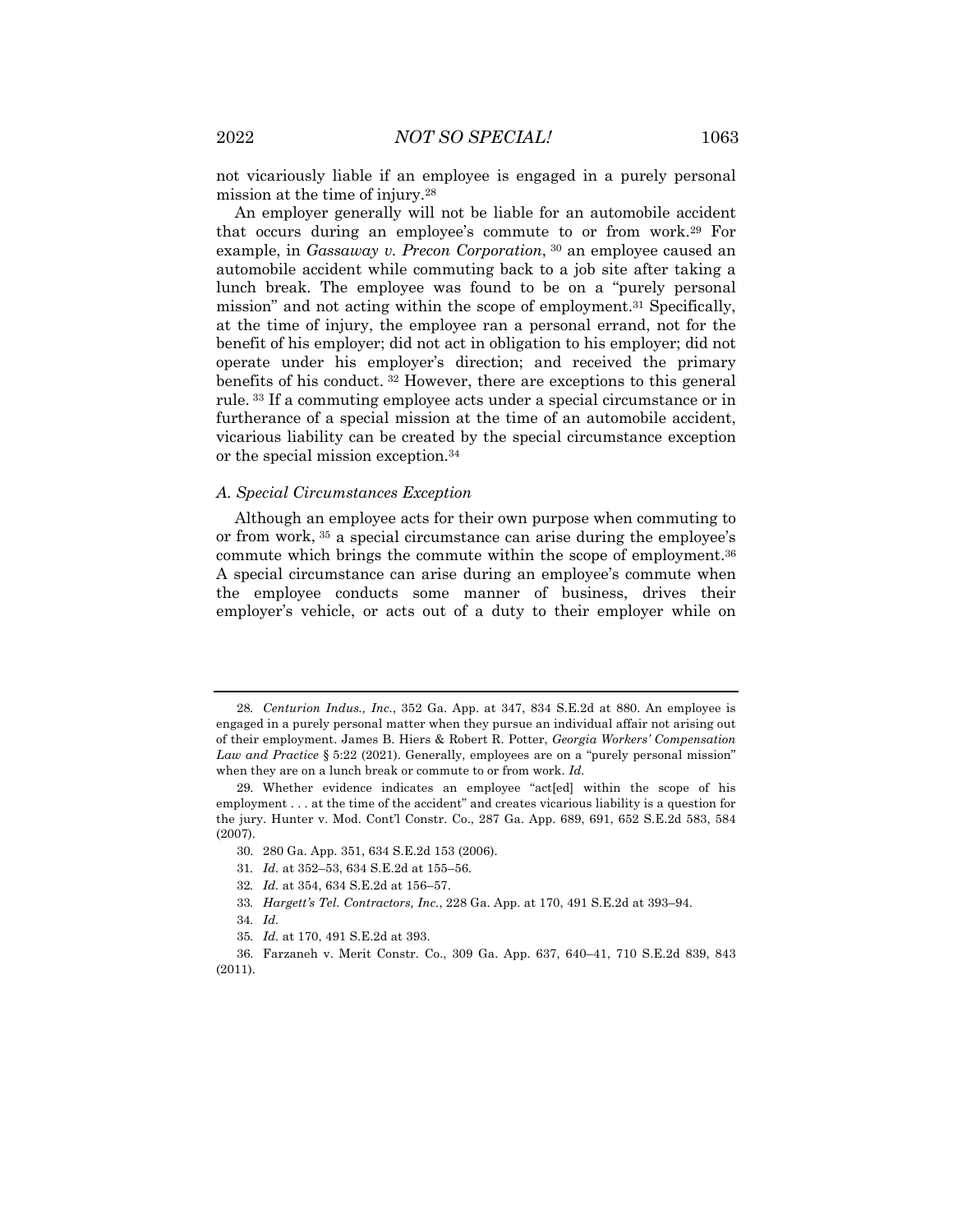call.37 This creates vicarious liability for the employer under the special circumstance exception.

#### **1. Conducting Some Manner of Business**

An employee that conducts some manner of company business during their commute acts within the scope of their employment.38 Relevant caselaw establishes parameters governing what behavior is sufficient to bring a commute within the scope of employment under the special circumstance exception. Several conditions are indicative of whether the employee was conducting "some manner of company business"39 during a commute.

Courts have examined the extent to which an employee's accessibility to their employer during their commute is sufficient to warrant the special circumstance exception. An employee carrying an employer-issued phone is not sufficient to create a special circumstance; mere accessibility is not enough.40 However, evidence that an employee is on the phone with their employer at or around the time of an automobile accident can create a special circumstance; this is sufficient to bring an employee's regular commute within the scope of employment and create vicarious liability.<sup>41</sup> For example, an employee in *Clo White Co. v. Lattimore*<sup>42</sup> called their employer three times during their commute. Several conditions supported the court's determination that the employee acted within the scope of employment during the automobile accident: the calls were work-related; the calls occurred outside of regular work hours; and the calls took place while the employee was not "on the clock."43 Since the employee "conduct[ed] the

<sup>37</sup>*. Id.* at 639–41, 710 S.E.2d at 843. "The law is clear that in the absence of special circumstances a servant [] going to and from work in an automobile acts only for his own purposes and not for those of his employer." *Clo White Co.*, 263 Ga. App. at 840, 590 S.E.2d at 383.

<sup>38</sup>*. Id.* at 840, 590 S.E.2d at 383. An employee's performance of an act within the scope of employment while commuting can create a special circumstance warranting the imposition of an employer's vicarious liability.

<sup>39.</sup> This language originates from the rule establishing the "master-servant" rule that "[t]o hold a master liable for a tort committed by his servant, it must appear that *at the time of the injury* the servant was engaged in the master's business." *Id.* at 840, 590 S.E.2d at 382.

<sup>40</sup>*. Farzaneh*, 309 Ga. App. at 641, 710 S.E.2d at 843 (employee's mere possession of a direct connection cell phone provided by their employer did not independently create a special circumstance).

<sup>41</sup>*. Hunter*, 287 Ga. App. at 689–90, 652 S.E.2d at 583–84.

<sup>42.</sup> 263 Ga. App. 839, 840, 590 S.E.2d 381, 382 (2003).

<sup>43</sup>*. Id.* at 839, 590 S.E.2d at 381.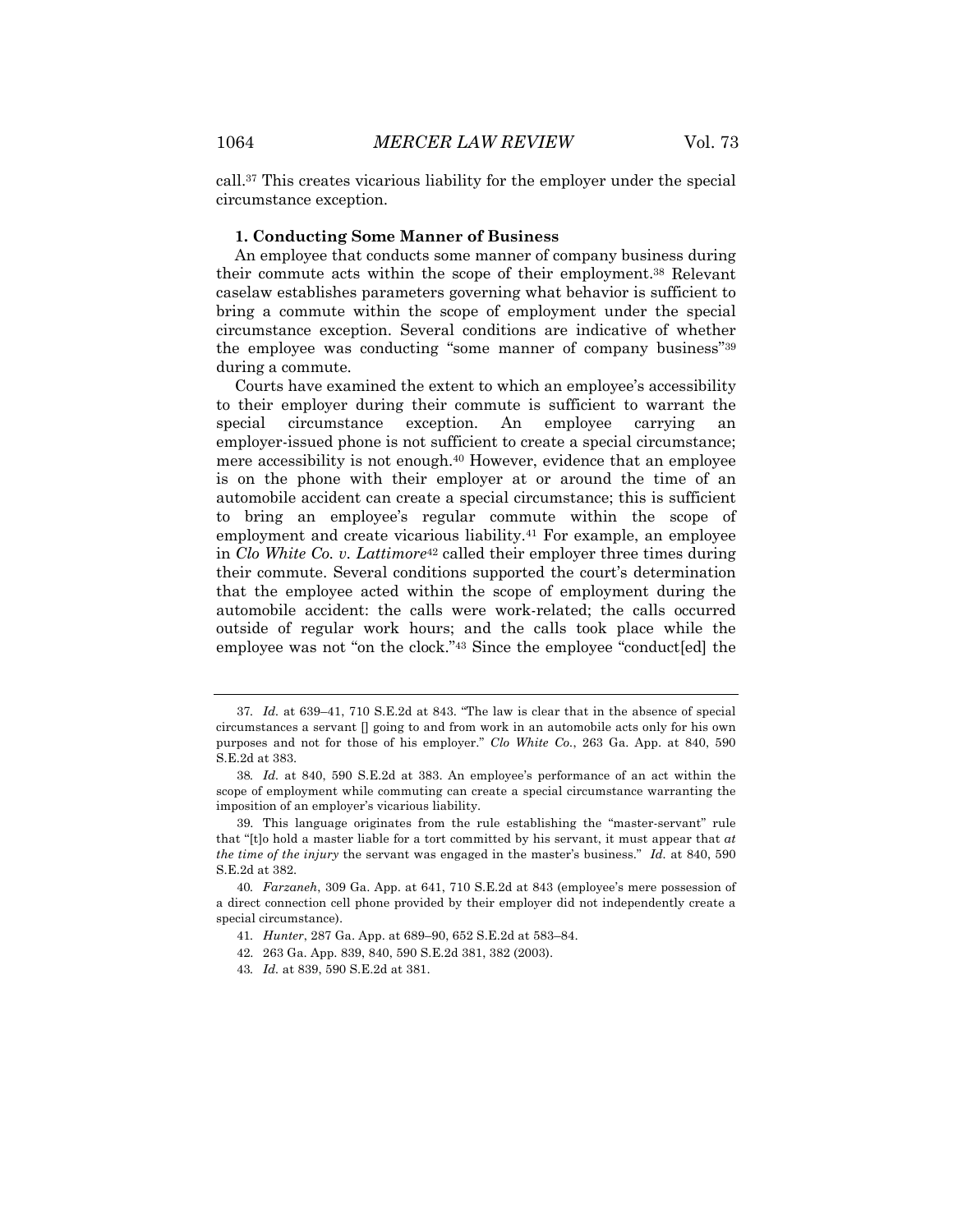[employer's] business at the time of the accident," the employer could be vicariously liable for resulting injuries.44

Also, courts have examined whether the work location to which the employee commutes impacts the analysis of whether the special circumstance exception applies. Ultimately, courts have determined that an employee's commute to a work site rather than a central office is not sufficient to warrant an application of the special circumstance exception.45 An employee in *Farzaneh v. Merit Construction Co., Inc.*<sup>46</sup> was instructed to arrive at a job site at 6:00 a.m. While commuting to the job site, his automobile struck and severely injured a pedestrian.47 Ultimately, this commute was deemed a "purely personal matter," which fell out of the employee's scope of employment under the general rule.48 Thus, an employee's commute to or from work does not warrant an application of the special circumstance exception, regardless of whether the employee commutes to a central office or a different assigned work location.49

#### **2. Driving an Employer's Vehicle**

An employee driving their employer's vehicle at the time of an automobile accident is presumed to act within the scope of their employment, warranting an application of the special circumstance exception.50 This presumption exists because employers typically provide vehicles to enable employees to conveniently perform duties within the scope of their employment;<sup>51</sup> the provision of an employer vehicle ultimately benefits the employer. However, this presumption alone is not conclusive of an employer's vicarious liability.52

45*. Farzaneh*, 309 Ga. App. at 642, 710 S.E.2d at 844.

- 47*. Id.* at 638, 710 S.E.2d at 842. *Cotton*, 2022 Ga. App. LEXIS 99, at \*7–10.
- 48*. Id.* at 640–42, 710 S.E.2d at 843–45.

49. Although courts do not apply the special circumstance exception when an employee commutes to an assigned work location, courts do recognize a distinction when an employee commutes between work locations once work has already begun for the day. *Id.* at 643, 710 S.E.2d at 845 n.4.

<sup>44</sup>*. Id.* at 840, 590 S.E.2d at 383. Cotton v. Prodigies Child Care Mgmt., LLC, No. A21A1457, 2022 Ga. App. LEXIS 99, at \*7–8 (Ga. App Feb. 25, 2022) (holding sufficient evidence was presented to create a jury question as to whether the special circumstance exception applied when an employee scrolled through her phone to call her employer and caused an automobile accident during her commute back to work after a lunch break).

<sup>46.</sup> 309 Ga. App. 637, 710 S.E.2d 839 (2011).

<sup>50</sup>*. Hargett's Tel. Contractors, Inc.*, 228 Ga. App. at 170, 491 S.E.2d at 393.

<sup>51</sup>*. Id.*

<sup>52.</sup> Dougherty Equip. Co. v. Roper, 327 Ga. App. 434, 436, 757 S.E.2d 885, 888 (2014).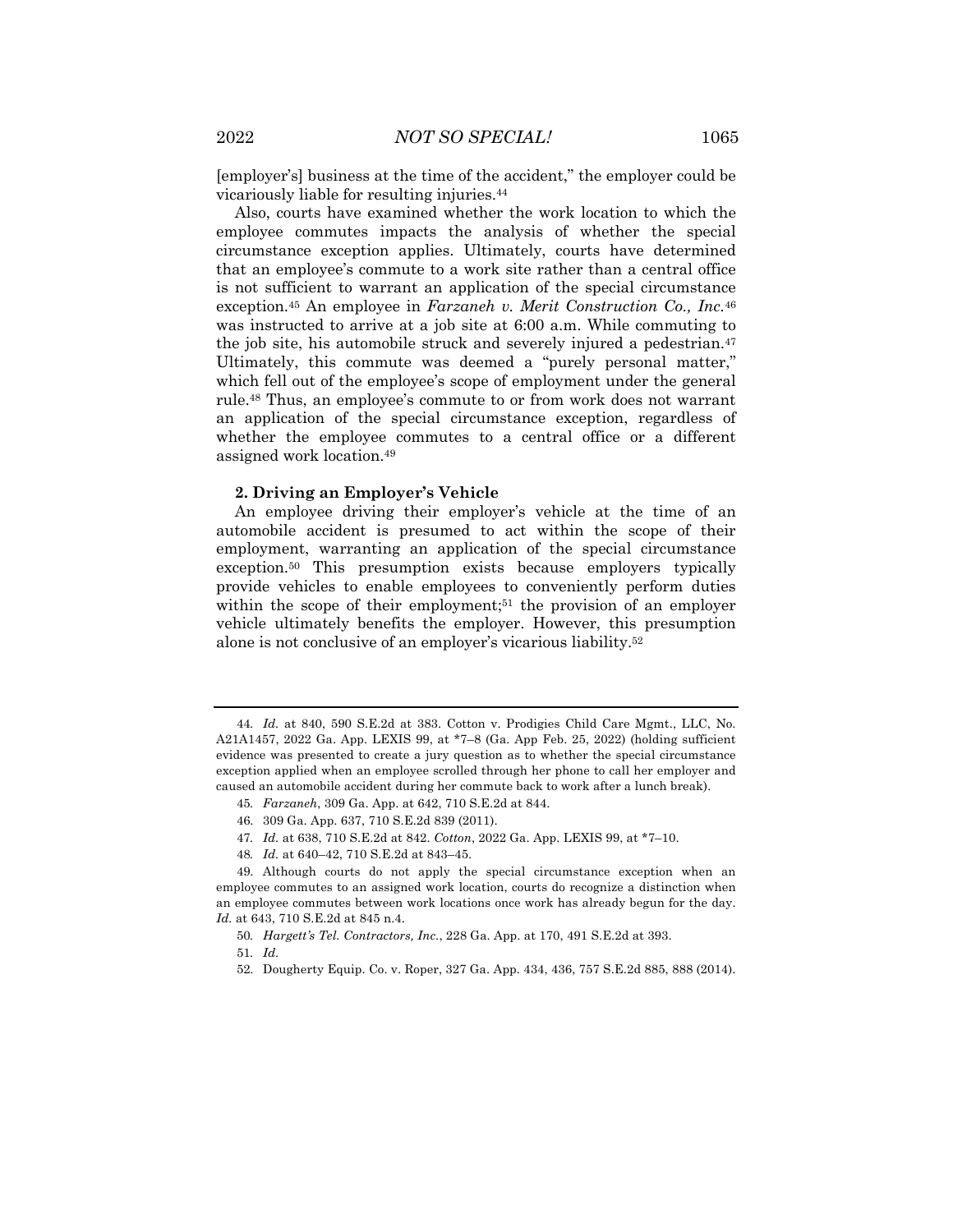Instead, a burden-shifting framework determines whether an employer will be vicariously liable for the automobile accident.<sup>53</sup> An employer can overcome the presumption of liability by providing uncontradicted evidence to establish that the employee did not act within the scope of their employment at the time of an automobile accident.54 For example, in *Dougherty Equipment Co., Inc. v. Roper*,55 an employer presented sufficient evidence establishing that the employee had not begun work at the time of an automobile accident; instead, the employee merely drove the employer's automobile to fulfill the duty of arriving at work on time.56 Then, the burden to produce evidence illustrating the existence of a special circumstance shifted to the plaintiff.57 However, the plaintiff did not satisfy this burden, and the court found the employer was not liable.58 As such, the presumption of an employer's liability, that an employee acts within their scope of employment if they get into an automobile accident while driving their employer's car, can be overcome by sufficient evidence.<sup>59</sup>

#### **3. Acting in Response to Being "On Call"**

The special circumstance exception can also be applicable when an employee is "on call" and acts in the fulfillment of a duty to their employer at the time of an automobile accident.<sup>60</sup> However, the test for determining whether the special circumstance exception applies turns on whether the employee responded to "an actual call at the time of the accident."61 An employee must undertake a duty at the employer's direction while being "on call" for the special circumstance exception to apply; the employee's on call status alone is not enough.62

- 60*. Id.* at 436–38, 757 S.E.2d at 888–89.
- 61*. Id.* at 437, 757 S.E.2d at 889.
- 62*. Id.*

<sup>53</sup>*. Id.* at 436, 757 S.E.2d at 888. "Under this framework, a presumption arises [that an employee acted in the scope of employment at the time of collision] and the burden is on the employer to show otherwise." *Littlefield Constr. Co.*, 314 Ga. App. at 603, 725 S.E.2d at 335.

<sup>54</sup>*. Dougherty Equip. Co.*, 327 Ga. App. at 436, 757 S.E.2d at 888.

<sup>55.</sup> 327 Ga. App. 434, 757 S.E.2d 885 (2014).

<sup>56</sup>*. Id.* at 437, 757 S.E.2d at 889. Although an employee arguably fulfills a duty by arriving to work on time, a punctual arrival is not under the direction of an employer or in the performance of a service that can be considered in the prosecution of an employer's business. *Id.* at 436–37, 757 S.E.2d at 888–89.

<sup>57</sup>*. Id.* at 437, 757 S.E.2d at 888–89.

<sup>58</sup>*. Id*.

<sup>59</sup>*. Id.* at 436, 757 S.E.2d at 888.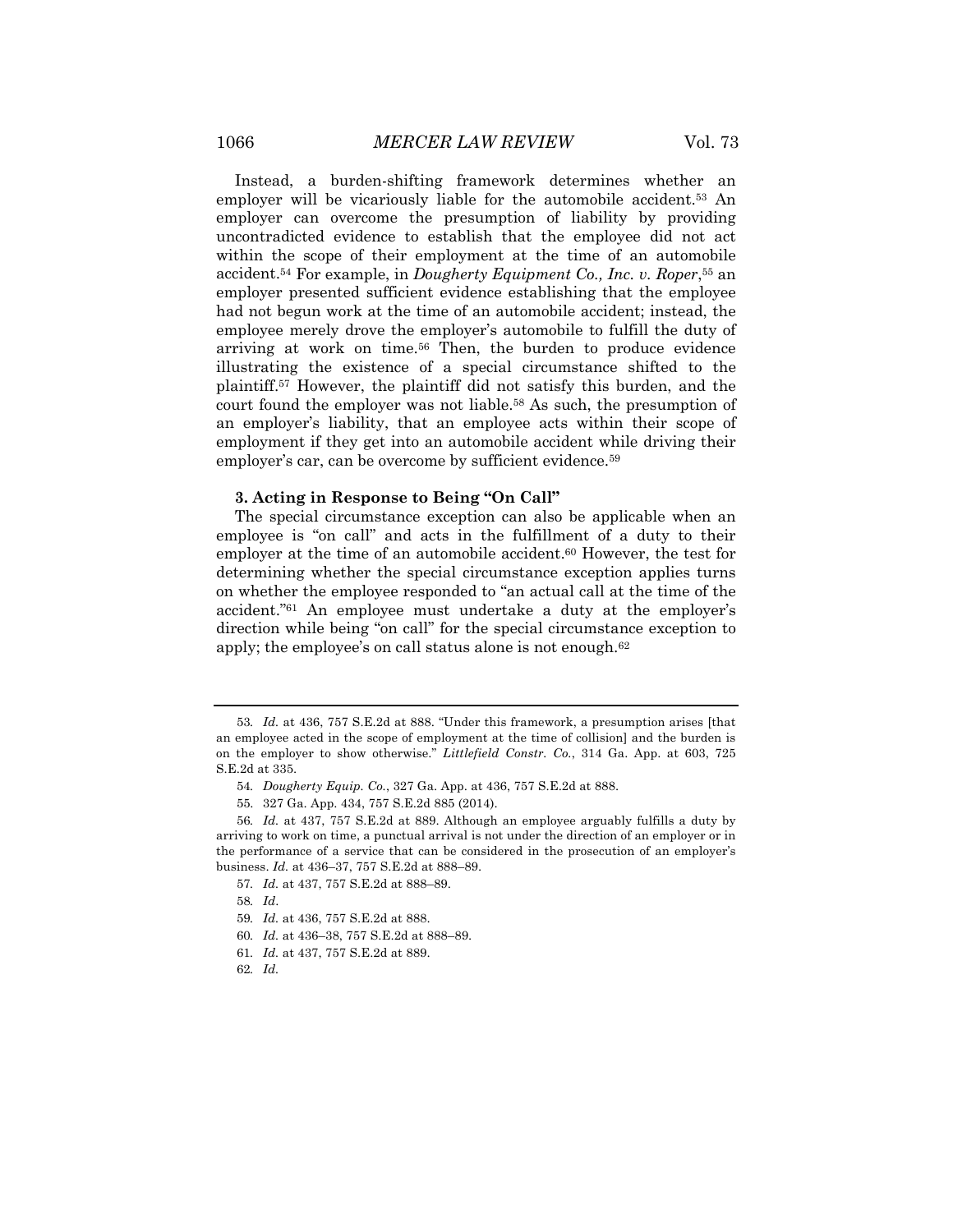Evidence illustrating "an employee's 'on call' status is, at best, circumstantial evidence that [the employee] was acting in the scope of employment."63 To create vicarious liability, there must also be evidence supporting that the employee was "called to duty and was acting pursuant to that duty at the time of the [automobile] accident."64 Thus, if evidence establishes that an employee was both "on call" and acting to fulfill a duty to their employer at the time of an automobile accident, the special circumstance exception would create vicarious liability for the employer. <sup>65</sup>

#### **4. Special Mission Exception**

Vicarious liability is also created when an automobile accident occurs while an employee acts on a special mission or errand under the employer's direction; this is called the special mission exception.<sup>66</sup> Injuries resulting from a special mission considerably arise out of and in the course of employment, creating vicarious liability for employers.67 The special mission exception is applicable when four requirements are met.68 First, an employee must travel to or from either performing a special mission or discharging a duty incidental to the nature of their employment.69 Second, the employer must direct this mission or errand.70 Third, the mission or errand must occur before or after regular work hours.71 Finally, the automobile accident and resulting injuries must arise from the employee's commission of the special mission.72 Relevant caselaw illustrates how courts apply this exception.

The special mission exception created vicarious liability in *Patterson v. Southeastern Newspapers, Inc.*<sup>73</sup> when an employer directed an employee to assist with newspaper deliveries although the employee was not scheduled for deliveries and did not have a set route. Since the employee commuted upon completion of the route outside of regular work hours (around 6:00 a.m.), at the direction and for the incidental benefit of the employer, and an injury occurred while the employee was

<sup>63</sup>*. Id.*

<sup>64</sup>*. Id.*

<sup>65</sup>*. Id.*

<sup>66</sup>*. Aldrich Co.*, 188 Ga. App. at 583, 373 S.E.2d at 651.

<sup>67</sup>*. Id.*

<sup>68</sup>*. Id.*

<sup>69</sup>*. Id.*

<sup>70</sup>*. Id.*

<sup>71</sup>*. Id.*

<sup>72</sup>*. Id.*

<sup>73.</sup> 243 Ga. App. 241, 533 S.E.2d 119 (2000).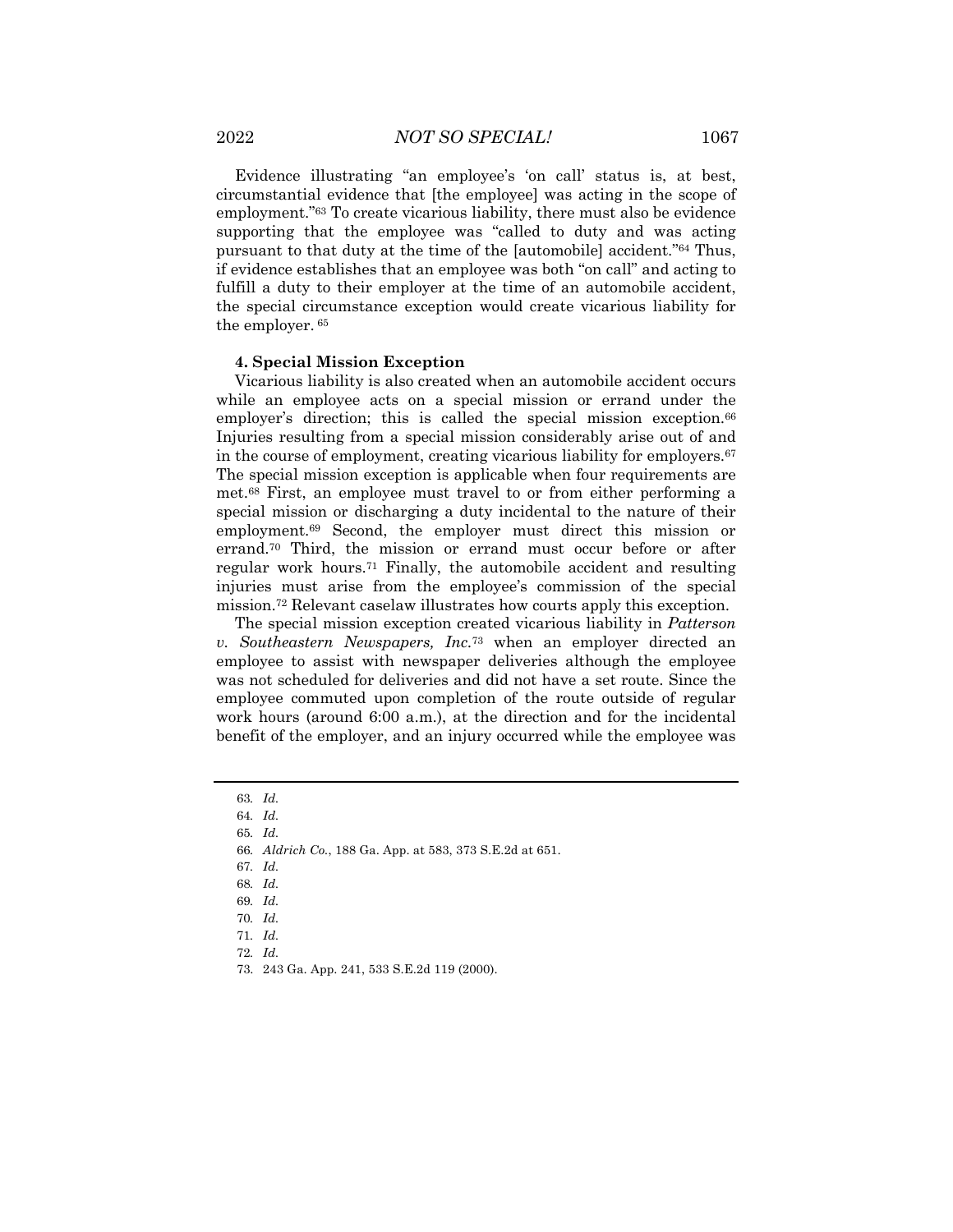en route, the resulting injuries considerably arose within the scope of employment.74 Thus, the special mission exception applied, and the employer was vicariously liable for the resulting injuries.<sup>75</sup>

The special mission exception does not apply when an employee "acts for only his own purposes and not those of his employer."76 Thus, an employee's commute to their usual place of work does not warrant an application of the special mission exception, even if the employee's commute to work is "in the interest of" the employer.<sup>77</sup> For example, an employee in *Hargett's Telephone Contractors, Inc. v. McKeehan*<sup>78</sup> did not act in the scope of his employment during a commute home after customary hours, even though the employer incidentally benefitted from his work prior to the commute. Since the employee's commute was not special, uncustomary, or within the scope of his employment, the court refused to hold the employer vicariously liable for the employee's commute.79

Courts also do not broaden application of the special mission exception to create vicarious liability when injuries arise from an employee's commute to a work site, as opposed to a central office.<sup>80</sup> For example, an employee in *Farzaneh* commuted directly from his home to arrive at an assigned job site by 6:00 a.m.81 The court established that "commuting to an assigned job site as he did every day of the work week" was not special or uncustomary such as to warrant an application of the special mission exception.82

Another consideration is relevant when determining whether the special mission exception applies: whether an employer's policy allows them to discharge an employee for failure to perform the special mission.83 However, even if an employee acts in furtherance of such a policy, this alone is not independently dispositive.84 Instead, the policy

- 81. *Id.* at 638, 710 S.E.2d at 842.
- 82*. Id.* at 643, 710 S.E.2d at 845.
- 83*. Gassaway*, 280 Ga. App. at 353, 634 S.E.2d at 156.
- 84*. Centurion Indus., Inc.*, 352 Ga. App. at 346, 834 S.E.2d at 879.

<sup>74</sup>*. Id.* at 241, 241–44, 533 S.E.2d at 119, 120–22.

<sup>75</sup>*. Id.* at 244, 533 S.E.2d at 122.

<sup>76</sup>*. Aldrich Co.*, 188 Ga. App. at 583, 373 S.E.2d at 650.

<sup>77</sup>*. Hargett's Tel. Contractors, Inc.*, 228 Ga. App. at 170, 491 S.E.2d at 394 (refusing to broaden the special mission exception to include an employee's commute after working uncustomary hours). As previously stated, an employee's commute is a "purely personal matter" and is not within the scope of employment. *Farzaneh*, 309 Ga. App. at 640, 710 S.E.2d at 843.

<sup>78.</sup> 228 Ga. App. 168, 491 S.E.2d 391 (1997).

<sup>79</sup>*. Id.* at 171, 491 S.E.2d at 394.

<sup>80</sup>*. Farzaneh*, 309 Ga. App. at 643, 710 S.E.2d at 845.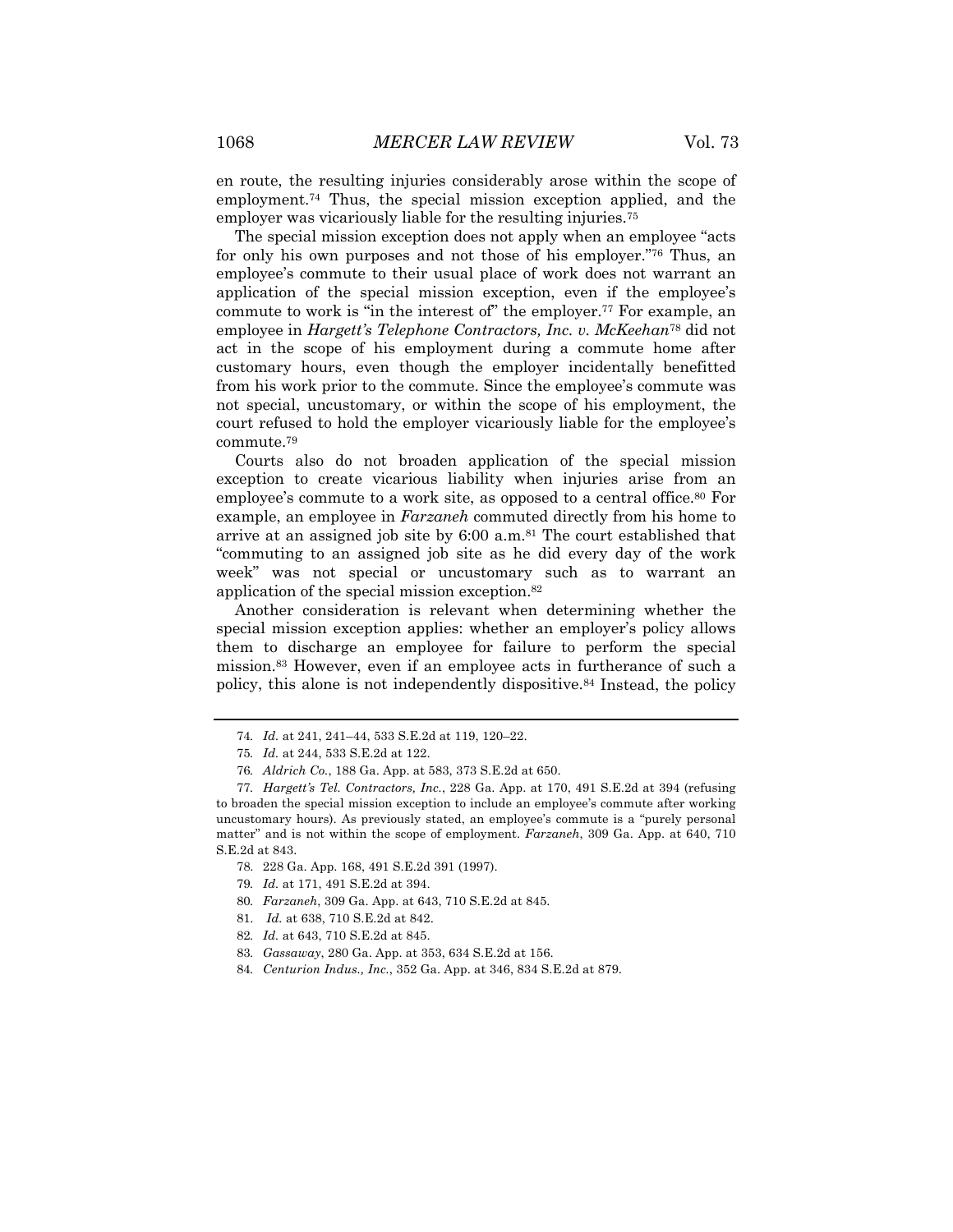is considered among other factors to determine whether an employee acted within the scope of employment.85 Courts consider the extent to which an errand is required by an employee's job and the extent to which employment is imperiled by an employee's failure to complete the errand.<sup>86</sup> For example, in *Gassaway*,<sup>87</sup> the court evaluated whether an employee's job would be imperiled by his failure to perform an errand. The court decided that the errand was not required as part of the employee's job; <sup>88</sup> this influenced the court's ultimate decision to not apply the special mission exception.89

Courts are wary of expanding the special mission exception. "[A] broad interpretation of the exception would devour the general rule of no liability."90 As such, an employee cannot unilaterally decide to undertake a special mission; the special mission must directly result from an employer's instruction.91 Injuries must arise out of a special or uncustomary request by the employer.92 Thus the special mission exception only creates vicarious liability when injuries arise from the tortious conduct of an employee, before or after regular work hours, when the employee performs a special errand or discharges a duty that is incidental to the nature of their employment, at the direction of their employer.93

#### IV. COURT'S RATIONALE

The court of appeals granted interlocutory review to determine whether Cummings acted under a special circumstance or in furtherance of a special mission at the time of the automobile accident such as to create vicarious liability for DMAC.94 The court first had to address the threshold issue: whether Cummings acted within the scope of employment.95 The answer to this issue determined whether the

<sup>85</sup>*. Id.*

<sup>86</sup>*. Id.*

<sup>87</sup>*. Gassaway*, 280 Ga. App. at 354, 634 S.E.2d at 156.

<sup>88</sup>*. Id.*

<sup>89.</sup> Other factors include the extent the employee acted under obligation to the employer; whether the errand resulted from the employer's direction; whether the employee was the primary beneficiary of the errand; and whether the employee drove their own automobile; and whether the errands were personal. *Id.* at 354, 634 S.E.2d at 156–57.

<sup>90</sup>*. Hargett's Tel. Contractors, Inc.*, 228 Ga. App. at 170, 491 S.E.2d at 394.

<sup>91</sup>*. Centurion Indus, Inc.*, 352 Ga. App. at 347, 834 S.E.2d at 880.

<sup>92</sup>*. Farzaneh*, 309 Ga. App. at 643, 710 S.E.2d at 845.

<sup>93</sup>*. Aldrich Co.*, 188 Ga. App. at 583, 373 S.E.2d at 651.

<sup>94</sup>*. DMAC81, LLC*, 358 Ga. App. at 171–72, 853 S.E.2d at 403.

<sup>95</sup>*. Id.* at 172, 853 S.E.2d at 403–04.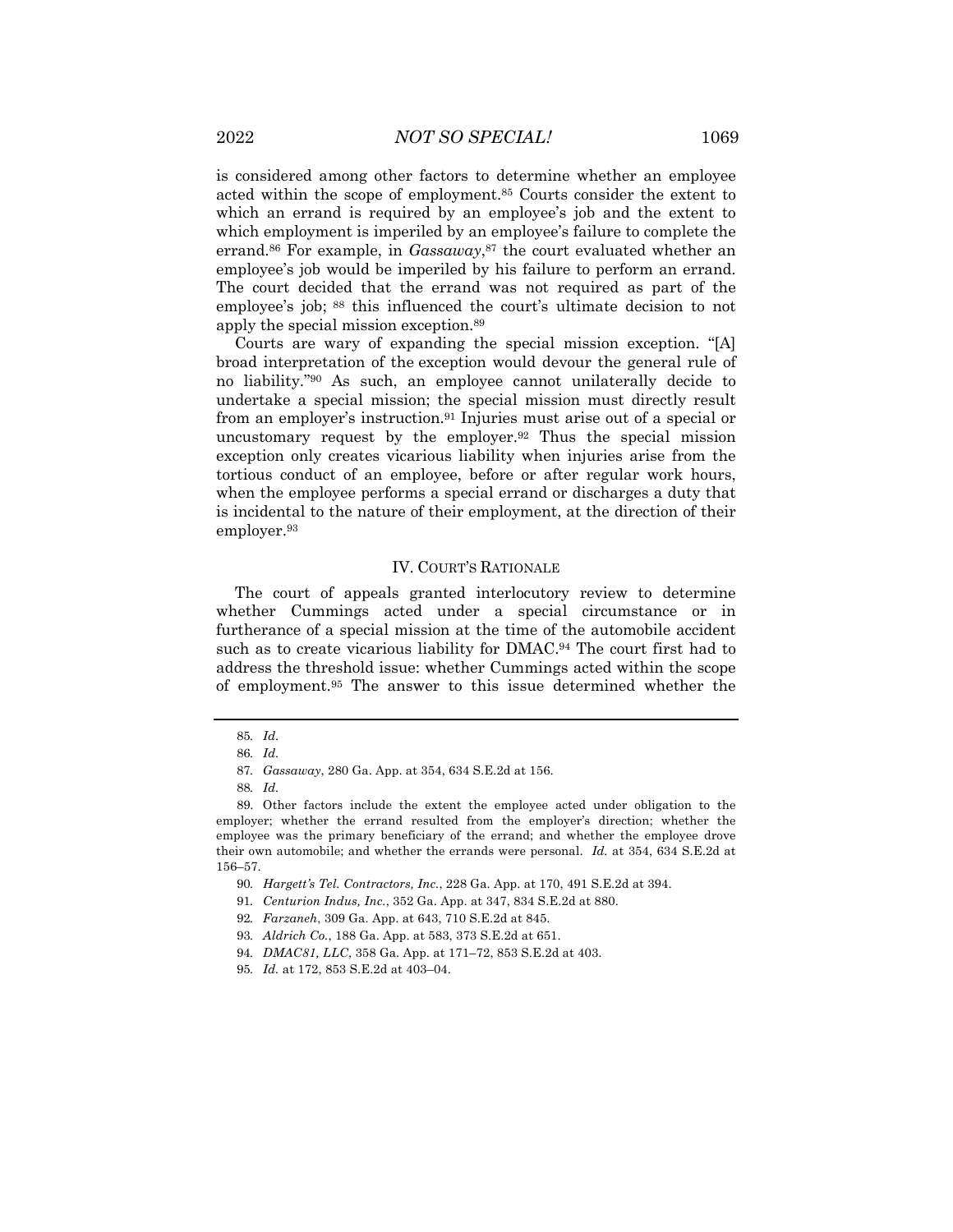court would proceed to evaluate the claim that DMAC was negligent in its hiring and retention practices.96 The court broke its analysis into four parts:97 it established principles of vicarious liability in Georgia; evaluated if the special circumstance exception applied; assessed whether the special mission exception applied; and considered the negligent hiring and retention practices claim.

Next, the court established the general rules of an employer's vicarious liability under the doctrine of *respondeat superior*; specifically, an employer shall be liable for torts committed by their employees acting in furtherance of their business and within the scope of their employment.98 The court also recognized the "longstanding general rule that an employee is engaged in a purely personal matter while commuting to or from work."99 Ultimately, the court evaluated whether the special circumstance exception or the special mission exception applied in this case such as to create vicarious liability for DMAC.

#### *A. Special Circumstances Exception*

The court evaluated whether a special circumstance was created when McAlister's called Cummings in to assist with catering deliveries, for the incidental benefit of McAlister's, and Cummings felt unable to decline the request.100 Several relevant factors were examined, including whether Cummings carried work-related materials; conducted business-related functions; received a stipend for the use of his vehicle; or responded to a duty out of an on-call status at the time of the automobile accident.101

The court evaluated the extent to which these relevant factors were present at the time of Cumming's automobile accident, ultimately holding that none of the factors were present in this case.<sup>102</sup> First, Cummings did not carry work-related materials or conduct some

<sup>96</sup>*. Id.* at 176, 853 S.E.2d at 406. For an employer to be liable for negligent hiring or retention, Georgia law "requires that (1) the employer knew or should have known in the course of ordinary care, that the employee was incompetent, and (2) such incompetence was the direct and proximate cause of damages to the complaining party under color of the employee's employment or during the employee's work hours." W. Melvin Haas, III et al., *Labor and Employment Law*, 58 Mercer L. Rev. 211, 226 (2006).

<sup>97</sup>*. DMAC81, LLC*, 358 Ga. App. at 170, 853 S.E.2d at 402. The court began by outlining the facts of the case, drawing all inferences in a light most favorable to the nonmoving party under a *de novo* standard of review. *Id.*

<sup>98</sup>*. Id.* at 172, 853 S.E.2d at 403–04.

<sup>99</sup>*. Id.* at 172, 853 S.E.2d at 404.

<sup>100</sup>*. Id.* at 172–73, 853 S.E.2d at 404–05.

<sup>101</sup>*. Id.* at 173, 853 S.E.2d at 404.

<sup>102</sup>*. Id.* at 174, 853 S.E.2d at 405.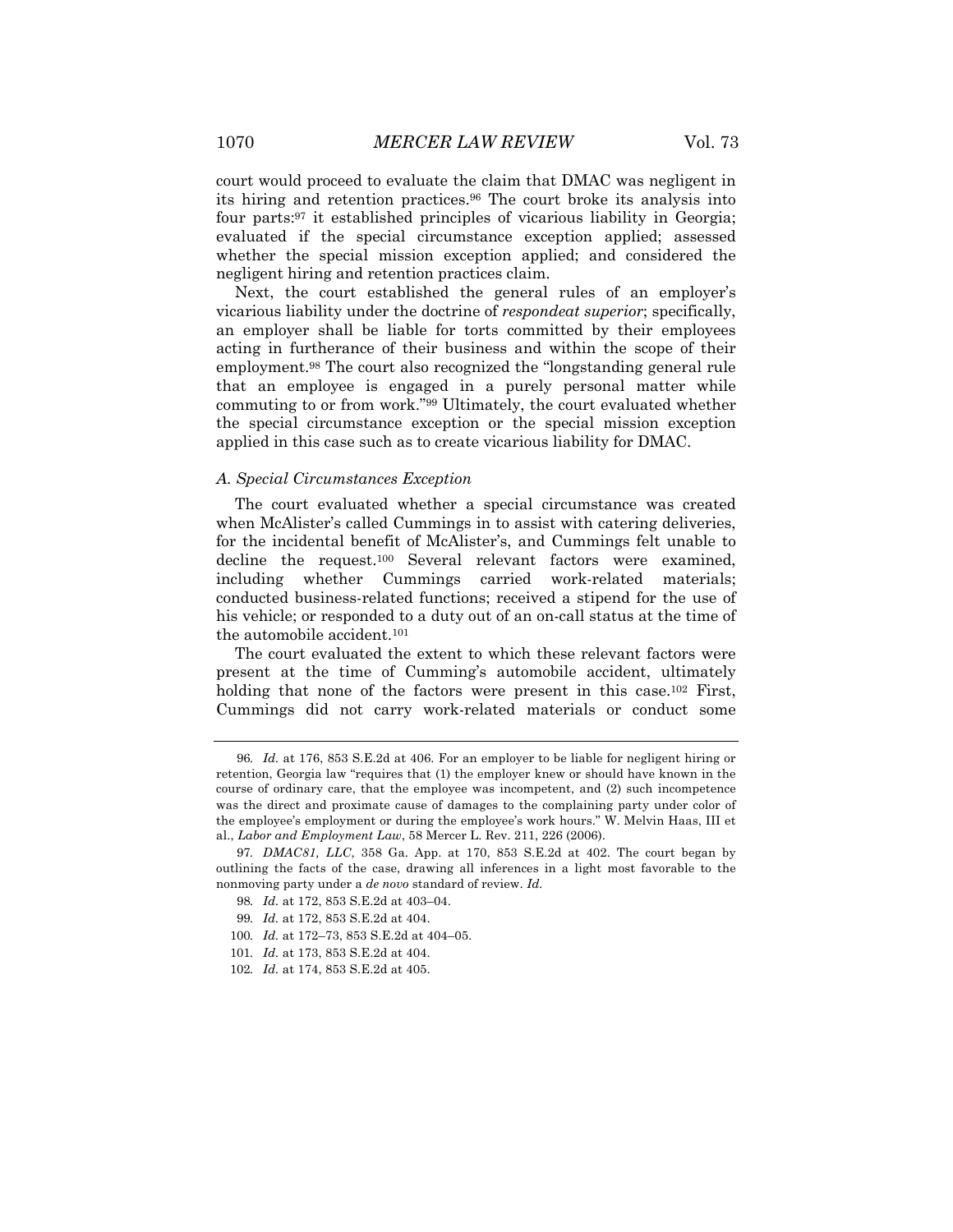business-related manners at the time of the accident; no evidence indicates that he used a cellphone at the time of injury.103 Next, since Cummings was in the course of his morning commute, he had not yet clocked in for the day; accordingly, he was not being paid for his time when the accident occurred.<sup>104</sup> Although Cummings ultimately received money to cover the cost of gas used after making deliveries, he did not receive a stipend for his commute time.105 Finally, the court established that, although Cummings may have been on call to make a delivery when the accident occurred, his on call status did not independently create a special circumstance warranting DMAC's vicarious liability.106 Since Cummings was already scheduled for a regular shift on the day of the accident, he did not respond to a call at the time of injury; instead, the injury arose while Cummings drove a regular commute to his regular shift.107 The court ultimately determined that the factors traditionally creating a special circumstance were not present in this case; thus, the court upheld the trial court's grant of summary judgment as to vicarious liability under the special circumstance exception.108

#### *B. Special Mission Exception*

Next, the court determined whether the automobile accident occurred while Cummings was engaged in a special mission so as to create vicarious liability for DMAC. Specifically, the court answered the question of whether the request that Cummings arrive to his regular job site early or assist with deliveries despite the inclement weather was sufficient to warrant the application of the special mission exception.109

First, the circumstantial evidence surrounding Cummings's automobile accident was compared to precedential case law. The court ultimately determined that the request in *Patterson* was distinguishable from the request that Cummings arrive to work early.110 In *Patterson*, the employee was called in outside of his normal schedule, at the special request of his employer, when the employee got into an automobile accident on the way home from performing a special

<sup>103</sup>*. Id.* at 173, 853 S.E.2d at 404.

<sup>104</sup>*. Id.*

<sup>105</sup>*. Id.*

<sup>106</sup>*. Id.* at 173–74, 853 S.E.2d at 404–05.

<sup>107</sup>*. Id.*

<sup>108</sup>*. Id.* at 174, 853 S.E.2d at 405.

<sup>109</sup>*. Id.* at 174–75, 853 S.E.2d at 405–06.

<sup>110</sup>*. Id.* at 175–76, 853 S.E.2d at 405–06.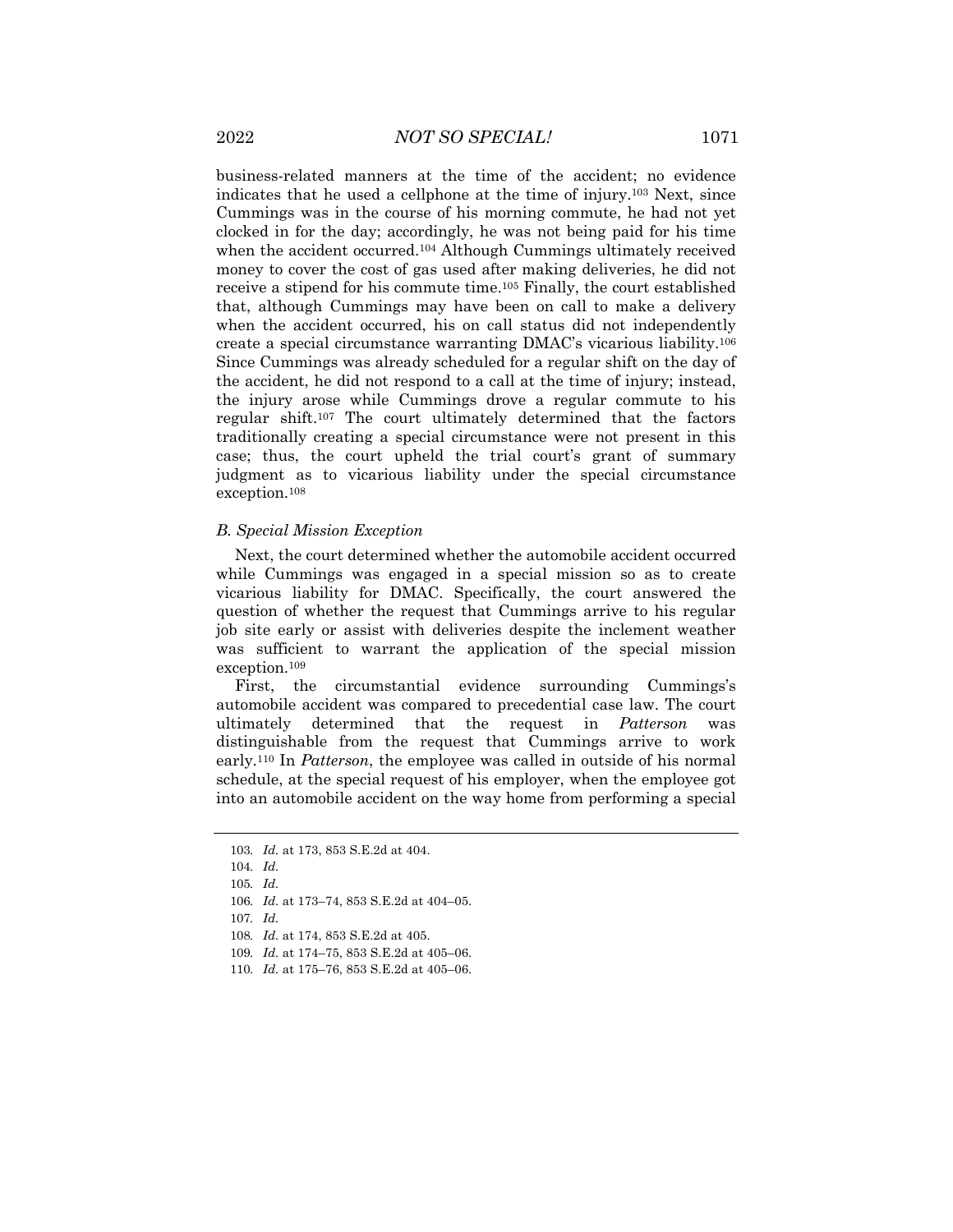mission.111 Accordingly, the special mission exception created vicarious liability for the employer in *Patterson*.112 However, the request that Cummings arrive early was distinguishable in that Cummings was already scheduled to work a regular shift on the day of the accident; the request was not special; and the accident occurred during Cummings's regular commute to work.113 The accident arose while Cummings was "performing his duty to arrive on time"114 for a regular shift.115 Since Cummings previously assisted with deliveries on several occasions, the request for Cummings's assistance was neither special nor uncustomary.116 The request for Cummings to arrive early was treated as a regular commute to work, so the special mission exception did not apply; thus, DMAC was not vicariously liable for the resulting injuries associated with the automobile accident.<sup>117</sup>

Additionally, the court assessed whether the area being under a state of emergency due to inclement weather at the time of Cummings's automobile accident impacted the court's analysis of whether the special mission exception applied.118 However, the court emphasized that the accident occurred while Cummings commuted to a regular shift.119 Although inclement weather caused the area to be under a state of emergency, this fact alone was not enough to "transform this routine commute into a special mission."120

After considering the facts surrounding Cummings's automobile accident, the court determined that the special mission exception did not apply.121 Accordingly, the court reversed the trial court's decision and granted DMAC's motion for summary judgment on the issue of the applicability of the special mission exception.122

<sup>111</sup>*. Id.* at 175, 853 S.E.2d at 405.

<sup>112</sup>*. Id.*

<sup>113</sup>*. Id.* at 175, 853 S.E.2d at 405–06.

<sup>114.</sup> An employee arriving to work on time considerably benefits the employee, not the employer.

<sup>115</sup>*. DMAC81, LLC*, 358 Ga. App. at 175, 853 S.E.2d at 406.

<sup>116</sup>*. Id.*

<sup>117</sup>*. Id.*

<sup>118</sup>*. Id.*

<sup>119</sup>*. Id.*

<sup>120</sup>*. Id.*

<sup>121</sup>*. Id.*

<sup>122</sup>*. Id.*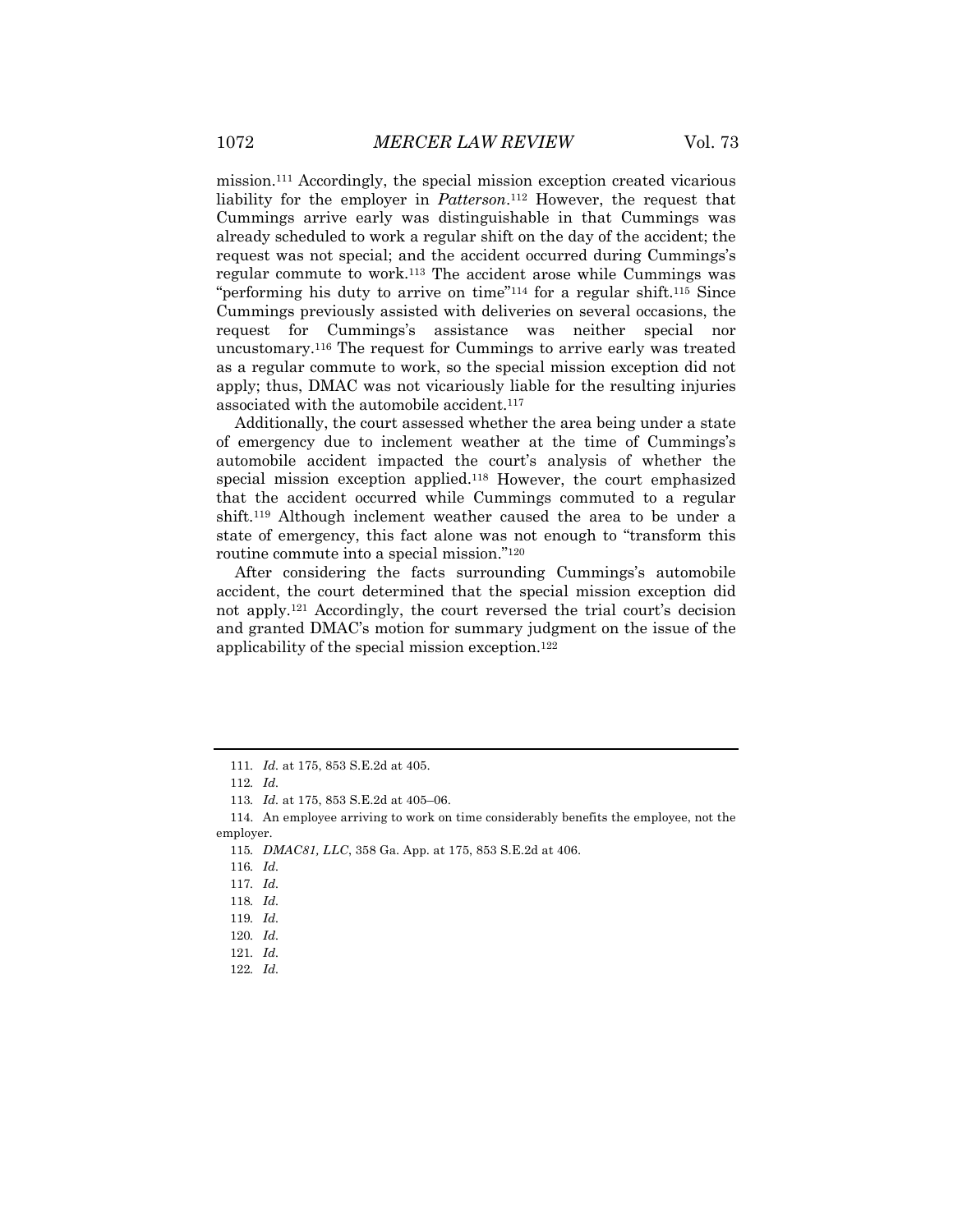## *C. Conclusion*

The court held that injuries resulting from Cummings's commute did not arise out of or in the course of Cummings's employment with DMAC.123 Since Cummings did not act in the scope of his employment at the time of injuries, the court did not proceed to determine whether DMAC was negligent in its hiring and retention practices; the court granted DMAC's motion for summary judgment on this claim.124 Ultimately, the special circumstance exception and the special mission exception did not apply to the tragic injuries arising from Cummings's automobile accident, and DMAC was not vicariously liable under the doctrine of *respondeat superior*.125

#### V. IMPLICATIONS

In this decision, the court of appeals refused to expand the scope of the special circumstance exception or special mission exception when determining the vicarious liability of an employer. Instead, the court upheld the well-established principle absolving employers from vicarious liability when injuries arise from an employee's commute to work. A different decision regarding either the special circumstance exception or the special mission exception would have broadened an employer's liability; an employer's risk of vicarious liability would have continually expanded due to the ever-increasing mobility of the modern workforce. Instead of broadening the application of these exceptions, this decision establishes a clearer scope for determining when an employee's commute can subject an employer to vicarious liability.

Historically, an employee's on call status at the time of an automobile accident was indicative of whether the employee acted within the scope of their employment at the time of injury. However, this case establishes parameters which protect employers from an overextension of this notion. Specifically, this case illustrates that, if an automobile accident results while an employee is on call but not acting in service to the employer, the automobile accident falls outside the scope of employment. As such, the employer will not be vicariously liable for the resulting injuries, even if the employee is on call at the time of the automobile accident.

This decision also establishes parameters that protect employers from an overextension of the special mission exception. Opening the

<sup>123</sup>*. Id.* at 174–76, 853 S.E.2d at 405–06.

<sup>124</sup>*. Id.* at 176, 853 S.E.2d at 406.

<sup>125.</sup> Reconsideration was denied on January 27, 2021. *Id.* at 170, 853 S.E.2d at 400. Subsequently, certiorari was denied on July 20, 2021. *Id.*